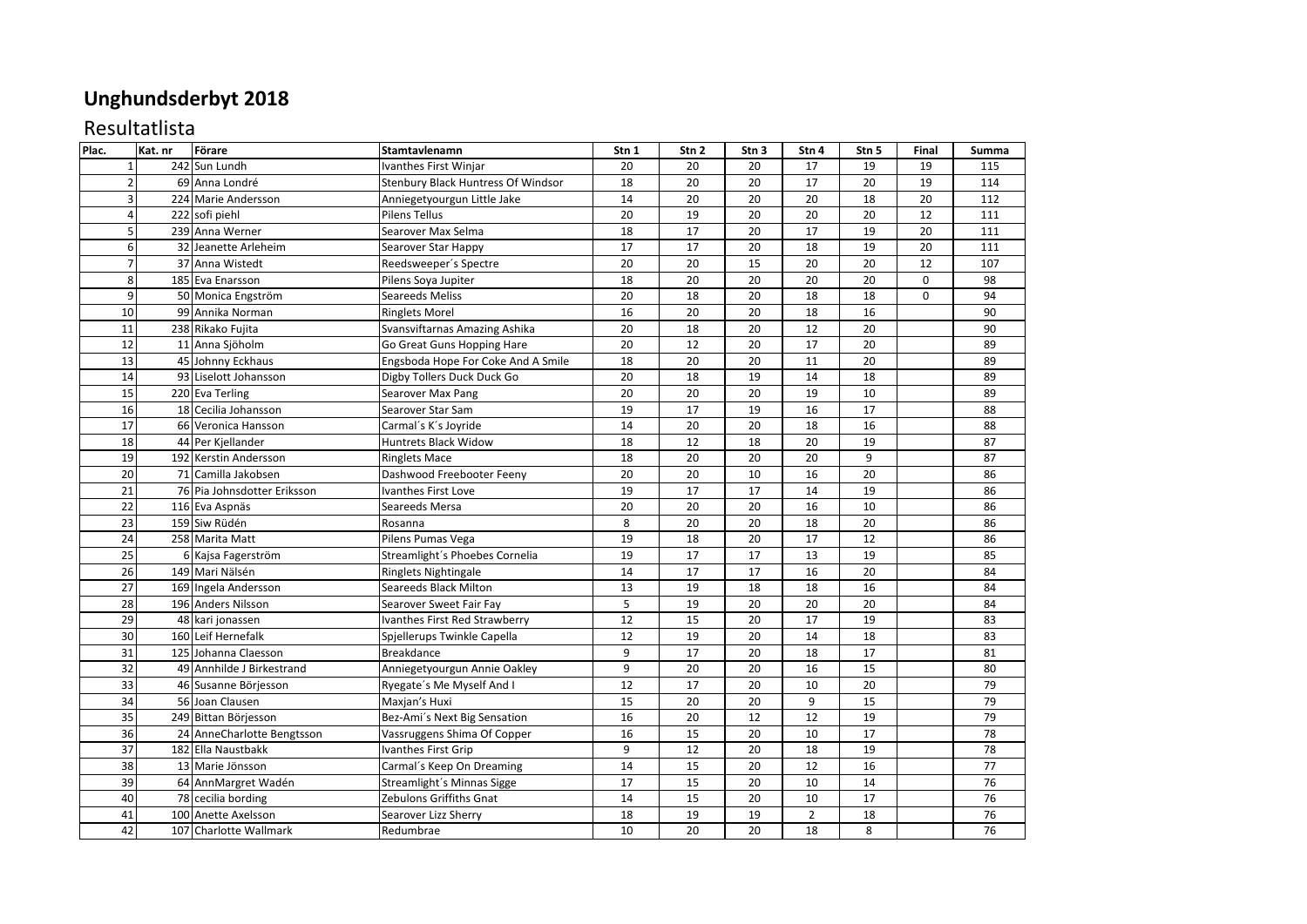| 43 | 250 Sandra Jansson            | Jaktkulans Cello                 | $\overline{7}$ | 19          | 18          | 13             | 19              | 76              |
|----|-------------------------------|----------------------------------|----------------|-------------|-------------|----------------|-----------------|-----------------|
| 44 | 106 Sofia Malm                | Searover Max Max                 | 14             | 12          | 20          | 11             | 18              | 75              |
| 45 | 255 Carina Norberg            | Pilens Kepler                    | 16             | 12          | 19          | 13             | 11              | 71              |
| 46 | 173 Cathrine Olaussen Overvik | Vassruggens Wachiwi Of Copper    | $\overline{7}$ | 15          | 12          | 13             | 19              | 66              |
| 47 | 202 Tina Larsson              | Gilliam's Gold Safaricom         | $\overline{4}$ | 16          | 19          | 15             | 11              | 65              |
| 48 | 172 Christine Fransson        | Wingames Gaya                    | 8              | 17          | 11          | 14             | 14              | 64              |
| 49 | 237 Lars Mertz                | Vida My Melodie Of Golden Spirit | 8              | 12          | 19          | 6              | 17              | 62              |
| 50 | 240 Nils Gunnar Billinger     | Huntrets Skogsbeckasin           | 14             | 8           | 19          | $\overline{2}$ | 18              | 61              |
| 51 | 55 Lis Sparre                 | River Fox Hollister By Lefi      | 5              | 20          | 12          | 12             | 9               | 58              |
| 52 | 47 Carina Säll                | Feedback's Play The Game         | 13             | 12          | 17          | $\overline{2}$ | 10              | 54              |
| 53 | 120 Göran Davidsson           | Stenbury Black Lady Lore         | 12             | 12          | 9           | 9              | 10              | 52              |
| 54 | 83 Lizanne Ahlgreen           | Partridge Clever Buddy           | 5              | 12          | 14          | 9              | 10              | 50              |
| 55 | 110 Sonja Sønder Larsen       | Partridge Clever Maddi           | 20             | 20          | 20          | 0              | 20              | 80              |
| 56 | 162 Anna-Karin Bengtsson      | Seareeds Moss                    | 20             | 19          | 19          | 0              | 20              | 78              |
| 57 | 232 Hans Olofsson             | Zebulons Flash Bunny             | 19             | 20          | 19          | 0              | 20              | 78              |
| 58 | 184 Elina Salo                | Hardrocks Habanero               | 19             | 18          | 19          | 0              | 19              | 75              |
| 59 | 141 Mia Williamson            | Micawbers Norwegian Braveheart   | 20             | 19          | 14          | 0              | 20              | 73              |
| 60 | 30 Maiken Henriksen           | Reedsweeper's Daffodil           | 20             | 0           | 20          | 14             | 18              | $\overline{72}$ |
| 61 | 4 Øyvind Aanerød              | Soft Rush Arctic Pripps          | 16             | 17          | 17          | 0              | $\overline{20}$ | 70              |
| 62 | 22 Anette Hultén              | Zebulons Flatwing Shade          | 15             | 20          | 19          | 0              | 16              | 70              |
| 63 | 57 Hanna Nilsson              | Blågul's Jägermeister            | 16             | 0           | 18          | 18             | 18              | 70              |
| 64 | 80 Kristina S Törnberg        | Sloeberry Bay Akinas Chiyo       | 16             | 20          | $\mathbf 0$ | 15             | 18              | 69              |
| 65 | 94 Michael Christensen        | Maxjan's Cosmo                   | 17             | 12          | 20          | 0              | 20              | 69              |
| 66 | 121 Anna Qvarfort             | Thorsvi Rock Hill                | 20             | 18          | 18          | 13             | 0               | 69              |
| 67 | 127 Åse Tøfte                 | Reedsweeper's Avanti             | 12             | 17          | 20          | 0              | 20              | 69              |
| 68 | 208 Benedicte Skaarnes        | Gundog's Choice Fang             | 20             | 18          | 0           | $11\,$         | 20              | 69              |
| 69 | 218 Marina Gavelin            | Thorsvi Rock Storm               | 20             | 20          | $\mathsf 0$ | 13             | 16              | 69              |
| 70 | 124 Christina Grönlund        | Ivanthes First Turn              | $\mathbf 0$    | 14          | 19          | 19             | 16              | 68              |
| 71 | 206 Mikaela Heder             | Seasymphony Leading Lady         | 19             | 18          | 20          | 11             | 0               | 68              |
| 72 | 245 Barbro Nyström            | Duckstream Axas Plinga           | 11             | 19          | 20          | 0              | 18              | 68              |
| 73 | 92 Tormod Ruud                | Micawbers Norwegian Brilliant    | 14             | $\mathbf 0$ | 17          | 17             | 19              | 67              |
| 74 | 163 Christina Cewers          | Reedsweeper's Golden Hawk        | 8              | 20          | 19          | 0              | 20              | 67              |
| 75 | 157 Cathrine Ling             | Searover Star Fighter            | $\mathbf 0$    | 14          | 20          | 16             | 16              | 66              |
| 76 | 10 Helen Karlsson             | Wingames Ginelle                 | 19             | 17          | 18          | 0              | 11              | 65              |
| 77 | 20 Karina Sellèn              | <b>Huntrets Frost</b>            | 19             | 0           | 19          | 12             | 15              | 65              |
| 78 | 113 Lina Tillby               | Searover Lizz Sparrow            | 19             | 12          | $\mathbf 0$ | 14             | 20              | 65              |
| 79 | 115 Noomi Arvas Liljefors     | Cosmic Cover's Bliss Divinity    | 0              | 16          | 17          | 12             | 20              | 65              |
| 80 | 151 Peter Boye Larsen         | Spirit Of Lucca Como             | 12             | 17          | 19          | 0              | 17              | 65              |
| 81 | 235 Lena Porali               | Spjellerups Twinkle Altair       | $\mathbf 0$    | 19          | 17          | 13             | 13              | 62              |
| 82 | 241 David Friisholm           | Batmoors' Red Reese              | 14             | 19          | 14          | 0              | 15              | 62              |
| 83 | 5 Inger Håkansson             | Ryegate's The Rebel In Me        | 14             | 15          | 18          | 0              | 14              | 61              |
| 84 | 70 Lotta Simonsson            | Rossmix New Dawn                 | 0              | 20          | 20          | $\overline{2}$ | 19              | 61              |
| 85 | 84 Trude Hustad               | Möllerstuens Kayla Laurits       | 9              | 17          | 20          | 0              | 15              | 61              |
| 86 | 189 Lina Jeppsson             | Skummarängens Blaser             | 14             | 17          | 20          | 0              | 10              | 61              |
| 87 | 197 Christer Hellström        | <b>Pilens Pontus</b>             | 0              | 17          | 12          | 12             | 20              | 61              |
| 88 | 119 Carina Svensson           | Stenbury Black Clidra The Fair   | 11             | 19          | 15          | 0              | 15              | 60              |
|    |                               |                                  |                |             |             |                |                 |                 |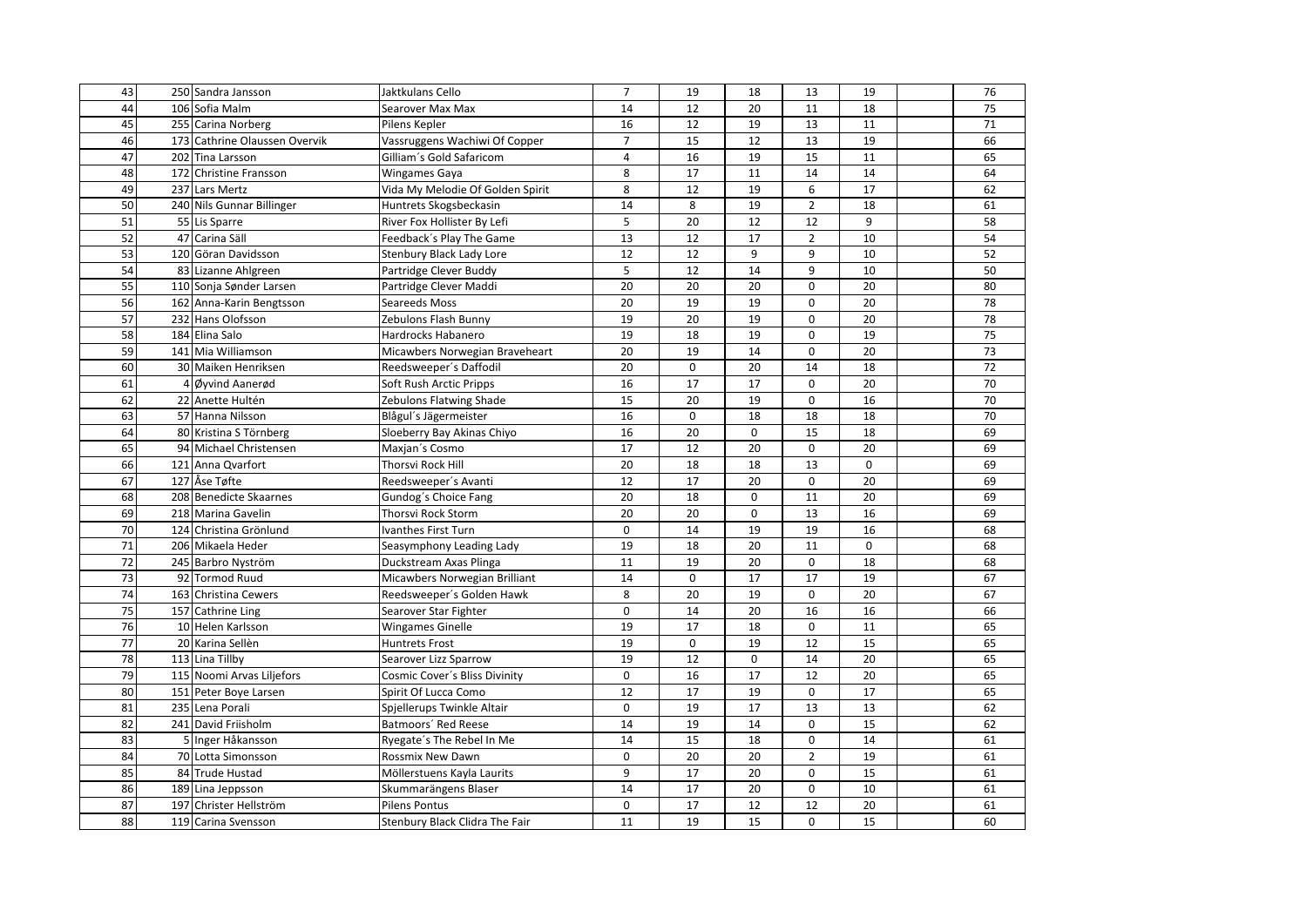| 89              | 207 Anna Stålkrantz          | Susedalens Tikka Buck Shot          | $\mathbf 0$    | 17             | 6           | 18             | 19              | 60              |
|-----------------|------------------------------|-------------------------------------|----------------|----------------|-------------|----------------|-----------------|-----------------|
| 90              | 195 Helen Zetterström        | Searover Lizz Sot                   | 8              | 18             | 18          | 0              | 15              | 59              |
| 91              | 136 Leif Liljeblad           | Firepoppy's Sweet Cheer             | 6              | 18             | 19          | 15             | $\mathbf 0$     | 58              |
| 92              | 15 Anneli Jansson            | Searover Star Haze                  | 5              | 12             | 20          | $\Omega$       | 20              | 57              |
| 93              | 25 Robert Mueller            | Soft Rush Arctic Sofiero            | 11             | 17             | 20          | 9              | $\mathbf 0$     | 57              |
| 94              | 51 Eva Lundell               | Hold                                | 12             | 12             | 18          | 0              | 15              | 57              |
| 95              | 87 Lena Sundqvist            | Vindögats Tango                     | $\overline{7}$ | 14             | $\Omega$    | 16             | 20              | 57              |
| 96              | 167 Birgit Göranzon          | Searover Max Ozzi                   | 5              | 16             | 20          | 16             | $\mathbf 0$     | 57              |
| $\overline{97}$ | 90 Lina Kinnander            | <b>Ringlets Morris</b>              | $\overline{4}$ | 18             | 14          | 0              | $\overline{20}$ | 56              |
| 98              | 102 Fredrik Björkman         | Anniegetyourgun Foster Wilson       | 17             | $\overline{4}$ | $\Omega$    | 16             | 19              | 56              |
| 99              | 60 Åse Winhammar             | Kihlhöjdens Joys Sweet Ligcourice   | 15             | 0              | 20          | 8              | 12              | 55              |
| 100             | 117 Thomas Åkervall          | Svinnocks Viska                     | $\Omega$       | 15             | 20          | 13             | $\overline{7}$  | 55              |
| 101             | 138 Lotte Andersen           | Maxjan's Petit Noir                 | $\mathbf 0$    | 17             | 5           | 17             | 16              | 55              |
| 102             | 39 Jennifer Hofsö            | Lakelabs Causing Flow               | 9              | 18             | 6           | 0              | 20              | 53              |
| 103             | 130 Katarina Lilja           | Elemors Joplin                      | 9              | 16             | 16          | 0              | 10              | 51              |
| 104             | 52 Victor Ljungar            | Wingames Gilda                      | 16             | 14             | $\mathbf 0$ | $\overline{7}$ | 13              | 50              |
| 105             | 114 Britt-Marie Johansson    | <b>Elemors Jin</b>                  | 9              | 12             | 17          | 0              | 12              | 50              |
| 106             | 144 Anni Holm Nielsen        | Kappelhøjens Kronprinsesse Maz      | 5              | 17             | 20          | 6              | $\pmb{0}$       | 48              |
| 107             | 243 Kenneth Olsson           | Seasymphony Limited Edition         | 11             | 17             | $\mathbf 0$ | 6              | 14              | 48              |
| 108             | 1 Monica Bogren              | Flatterhaft T-B-H                   | 14             | $\mathbf 0$    | 15          | 3              | 12              | 44              |
| 109             | 139 Lisa Larsson             | Alsterbygdens Torpare               | 6              | 15             | $\mathbf 0$ | $\mathbf 1$    | 12              | 34              |
| 110             | 145 Anne Mansås              | Møgelholts Fox in Ruby              | $\overline{4}$ | 10             | $\mathbf 0$ | $\mathbf 1$    | 19              | 34              |
| 111             | 35 Marie-Louice Eriksson     | Tomthult's Tures Casmira            | 12             | $\overline{4}$ | 8           | 3              | $\mathbf 0$     | $\overline{27}$ |
| 112             | 259 Marie Ekberg             | Bivråkens Gilly                     | $\mathbf 0$    | 20             | 20          | 20             | $\mathbf 0$     | 60              |
| 113             | 246 Lena Karlsson            | Micawbers Norwegian Broadbean       | 20             | 17             | $\Omega$    | 0              | 20              | 57              |
| 114             | 201 Jörgen Norrblom          | Thorsvi Black Rock                  | $\mathbf 0$    | 17             | 19          | 20             | $\mathbf 0$     | 56              |
| 115             | 219 Carina Hudberg           | Conover's Liquorice Pipe            | 20             | 0              | 16          | 0              | 20              | 56              |
| 116             | 209 Caroline Van der Veer    | Tomthult's Tures Indus              | $\mathbf 0$    | 16             | 20          | 0              | 19              | 55              |
| 117             | 98 Frida Kjønås              | Vassruggens Ahyoka Of Copper        | 19             | 0              | 18          | 0              | 17              | 54              |
| 118             | 155 Lisa Lindholm            | Ringlets Nightbird                  | $\mathbf 0$    | 19             | 19          | 0              | 16              | 54              |
| 119             | 179 Åza Vikström             | Cosmic Cover's Bliss Dreamcatcher   | $\mathbf 0$    | 19             | 20          | 15             | $\mathbf 0$     | 54              |
| 120             | 58 Agneta Lundgren           | Spjellerups Twinkle Castor          | 16             | 17             | 20          | 0              | $\pmb{0}$       | 53              |
| 121             | 212 Christel Axelsson        | <b>Black Lanza Woody Callit</b>     | $\mathbf 0$    | 0              | 20          | 13             | $\overline{20}$ | 53              |
| 122             | 223 Karin Karlsson           | <b>Wingames Gill</b>                | $\mathbf 0$    | 18             | 17          | 0              | 17              | 52              |
| 123             | 23 Matilda Borvén            | Aqua Seer's Once And Always A Bitch | 12             | 19             | 20          | 0              | $\pmb{0}$       | 51              |
| 124             | 101 Helene Pettersson        | Gorrkällans Thatch                  | $\mathbf 0$    | 15             | 18          | 0              | 18              | 51              |
| 125             | 140 Ulrika Lindor            | Vassruggens Kimi Of Copper          | 19             | 0              | 14          | 0              | 17              | 50              |
| 126             | 198 Anni Gustafson           | Feedback's Play My Way              | 19             | 14             | 17          | 0              | $\mathbf 0$     | 50              |
| 127             | 148 Kian Wingård Sten        | Thorsvi Rock Oyster                 | 20             | 12             | 17          | 0              | $\mathsf 0$     | 49              |
| 128             | 175 Susanne Arvidsson        | Minnows Qvittra                     | 8              | 0              | 20          | 0              | 20              | 48              |
| 129             | 176 Susanna Hallgren         | Aktiviva's Daizy Of Izar            | 11             | 0              | 0           | 19             | 18              | 48              |
| 130             | 221 Ann-Katrine Björnstjerna | Twigg's In A Hurry                  | 19             | 15             | $\mathbf 0$ | 0              | 14              | 48              |
| 131             | 19 Åsa Nygvist               | Susedalens Tikka Loaded Gun         | 20             | 0              | 0           | 8              | 18              | 46              |
| 132             | 216 Jorun Skagerberg         | Pilens Theia                        | $\mathbf 0$    | 19             | $\mathbf 0$ | 15             | 12              | 46              |
| 133             | 3 Cristian Espinoza          | Cosmic Cover's Bliss Delightful     | 15             | 18             | 0           | 0              | 12              | 45              |
| 134             | 27 Claire Nicol              | Meadlands Jonty                     | 18             | $\mathbf 0$    | 17          | $\mathbf 0$    | 10              | 45              |
|                 |                              |                                     |                |                |             |                |                 |                 |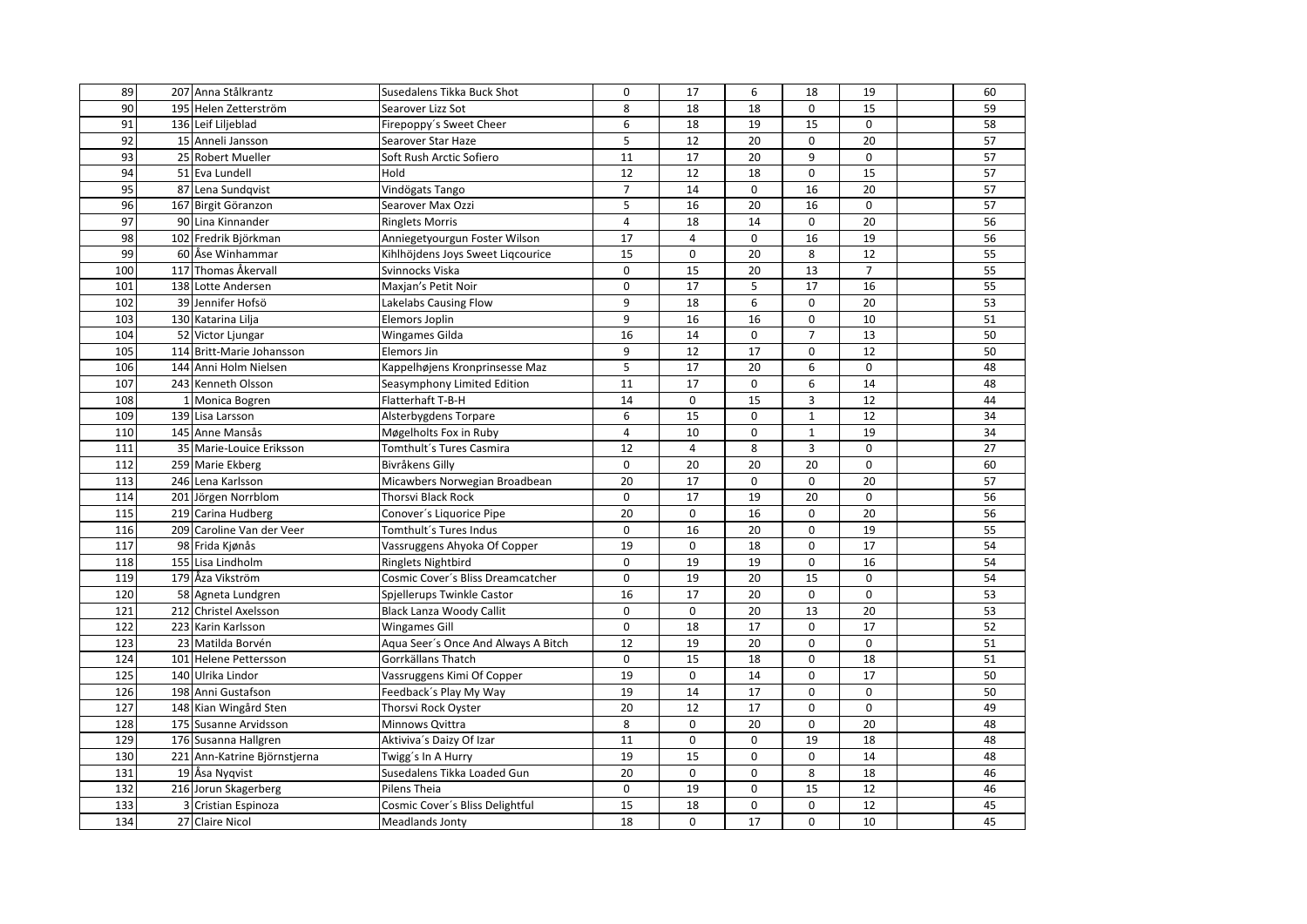| 135 | 133 Sofie Hallgren            | Cosmic Cover's Dust Heart Breaker  | 11             | $\mathbf 0$ | 17             | 0              | 17             | 45 |
|-----|-------------------------------|------------------------------------|----------------|-------------|----------------|----------------|----------------|----|
| 136 | 59 Helena Högberg-Holm        | Ryegate's Chill On Your Will       | 17             | $\Omega$    | 19             | 0              | 8              | 44 |
| 137 | 88 Kristina Cederberg         | Gorrkällans Ziggy Stardust         | $\mathbf 0$    | 0           | 15             | 13             | 15             | 43 |
| 138 | 122 Marika Ståhlgren          | Gilliam's Gold Coast To Coast      | $\Omega$       | 19          | 15             | $\Omega$       | 9              | 43 |
| 139 | 233 Magnus Nyman              | Bez-Ami's A Dållar In My Pocket    | 17             | 0           | 12             | 0              | 14             | 43 |
| 140 | 252 Caroline Johansson        | Streamlight's Phoebes Chloe        | 17             | 8           | 16             | 0              | $\mathbf 0$    | 41 |
| 141 | 123 Jennie Ryding             | Gilliam's Gold Cape Wrath          | 8              | 20          | 12             | 0              | $\mathbf 0$    | 40 |
| 142 | 183 Anders Lignell            | Pilens Venus                       | $\mathbf 0$    | 16          | 5              | 0              | 19             | 40 |
| 143 | 95 Helene Edvardsson Svensson | Flatterhaft B-F-F                  | $\mathbf 0$    | 14          | $\mathbf 0$    | 12             | 12             | 38 |
| 144 | 194 Ulla Svensson             | Huntrets Ädelbeckasin              | 8              | 16          | $\mathbf 0$    | 0              | 12             | 36 |
| 145 | 180 Åsa Nielsen               | Benningdale's Top Line             | 4              | 18          | 13             | 0              | 0              | 35 |
| 146 | 187 Helena Johansson          | Megadroms Dugges Hige Five         | $\mathbf 0$    | 14          | 9              | 0              | 10             | 33 |
| 147 | 34 Helena Axelsson            | Anniegetyourgun Minnie Oakley      | 6              | 0           | 13             | 0              | 12             | 31 |
| 148 | 105 Maria Dahlman-Persson     | <b>Quiet Runners Dacke</b>         | 12             | 0           | $\mathbf 0$    | $\overline{2}$ | 17             | 31 |
| 149 | 170 Lucas Wideman             | No More Baywatch                   | $\overline{4}$ | 8           | 0              | 0              | 14             | 26 |
| 150 | 82 Ewelina Järfalk            | Aquador Stella Nowa                | 20             | $\mathbf 0$ | $\mathbf 0$    | 0              | 20             | 40 |
| 151 | 9 Maria Alm                   | Reedsweeper's Skyfall              | 19             | 0           | 20             | 0              | 0              | 39 |
| 152 | 118 Max Siller                | Black Lanza Woody Zoogin           | 20             | 19          | $\mathbf 0$    | 0              | $\mathsf 0$    | 39 |
| 153 | 156 Therese Holmberg          | Quiet Runners Eroz                 | $\mathbf 0$    | 19          | 20             | 0              | 0              | 39 |
| 154 | 17 Thorbjörn Johansson        | Twigg's Handyman                   | $\mathbf 0$    | 17          | 20             | 0              | $\mathbf 0$    | 37 |
| 155 | 104 Malin Goding              | Fågelsjöns Gåta                    | $\mathbf 0$    | 17          | $\mathbf 0$    | 0              | 20             | 37 |
| 156 | 168 Anita Norrblom            | Meadowlark Surprise                | 0              | 17          | $\mathbf 0$    | 0              | 20             | 37 |
| 157 | 260 Ulla-Britt Östman         | Firepoppy's Sweet Delight          | $\mathsf 0$    | 17          | $\mathbf 0$    | 0              | 20             | 37 |
| 158 | 28 Frida Wiklund              | Arbetsviljans Lakritsrulle         | 16             | 0           | $\mathbf 0$    | 0              | 20             | 36 |
| 159 | 36 Ulrika Nordenberg          | Durin's Opfindsomme Fokus          | $\Omega$       | $\mathbf 0$ | $\Omega$       | 15             | 20             | 35 |
| 160 | 204 Maria Björklund           | Searover Tern Dart                 | $\mathsf 0$    | 16          | 19             | 0              |                | 35 |
| 161 | 53 Esther Mastonsköld         | Conover's Mount Lindesay           | 16             | 0           | 17             | 0              | $\pmb{0}$      | 33 |
| 162 | 191 Christer Sundin           | <b>Stenbury Black Raise</b>        | 12             | $\mathbf 0$ | 20             | 0              | $\mathbf 0$    | 32 |
| 163 | 62 Åge Engebretsen            | Duckstream Axas Pilot              | $\Omega$       | $\mathbf 0$ | 17             | 14             | $\mathbf 0$    | 31 |
| 164 | 72 Leif Eriksson              | Duckstream Axas Pixa               | $\mathbf 0$    | 12          | 19             | 0              | $\mathbf 0$    | 31 |
| 165 | 7 Ada Taalikka                | Niinivuoren Ruusunnuppu            | $\mathbf 0$    | 14          | $\mathbf 0$    | 0              | 16             | 30 |
| 166 | 54 Mona Petersson             | Gilliam's Gold U R My Sunshine     | $\mathbf 0$    | 0           | $\mathbf 0$    | 18             | 12             | 30 |
| 167 | 143 Henrik Gustafsson         | Twigg's Do It Yourself             | $\mathbf 0$    | 12          | $\Omega$       | 17             | $\mathbf 0$    | 29 |
| 168 | 166 Marita Persson            | Av Melica Tiponi                   | $\mathbf 0$    | 17          | $\mathbf 0$    | 0              | 12             | 29 |
| 169 | 210 Annelie Blom              | <b>Pumpans Atlantic Giant</b>      | 12             | $\mathbf 0$ | $\mathbf 0$    | 0              | 15             | 27 |
| 170 | 8 susanne mickelsson          | Nipdalens Alex                     | 12             | $\mathbf 0$ | $\mathbf 0$    | 14             | $\mathbf 0$    | 26 |
| 171 | 21 Ann-Olaug Toftesund        | Flatcoat-arwen's Plask             | 14             | 12          | $\Omega$       | 0              | $\mathbf 0$    | 26 |
| 172 | 134 Caroline Lindström        | Kihlhöjdens Joys Strong Liqcourice | 10             | 0           | $\mathbf 0$    | 0              | 12             | 22 |
| 173 | 146 Evelina Klitterud         | <b>Pilens Pascal</b>               | $\overline{3}$ | $\mathbf 0$ | 15             | 0              | $\mathbf 0$    | 18 |
| 174 | 129 Anna Bengtsson            | Bez-Ami's Definition Of Sensation  | 8              | 0           | $\mathbf 0$    | 9              | 0              | 17 |
| 175 | 147 Malin Svensson            | Skummarängens Purdey               | $\mathbf 0$    | $\mathbf 0$ | $\overline{2}$ | 0              | $\overline{7}$ | 9  |
| 176 | 91 Mika Taalikka              | Derivas Craic Game-Of-Joy          | $\mathbf 0$    | 0           | $\mathbf 0$    | 0              | 20             | 20 |
| 177 | 67 Annika Larsson             | Susedalens Tikka Gunpowder         | 19             | 0           | $\mathbf 0$    | 0              | $\pmb{0}$      | 19 |
| 178 | 154 Linda Brown               | Reedsweeper's Silver Hawk          | $\mathbf 0$    | $\mathbf 0$ | $\mathbf 0$    | 19             | 0              | 19 |
| 179 | 109 Mats Närling              | Pumpans Big Autumn                 | $\mathsf 0$    | 0           | 18             | 0              | 0              | 18 |
| 180 | 111 Leila Harmsund            | Gilliam's Gold U R My Valentine    | 18             | $\mathbf 0$ | 0              | 0              | $\mathbf 0$    | 18 |
|     |                               |                                    |                |             |                |                |                |    |